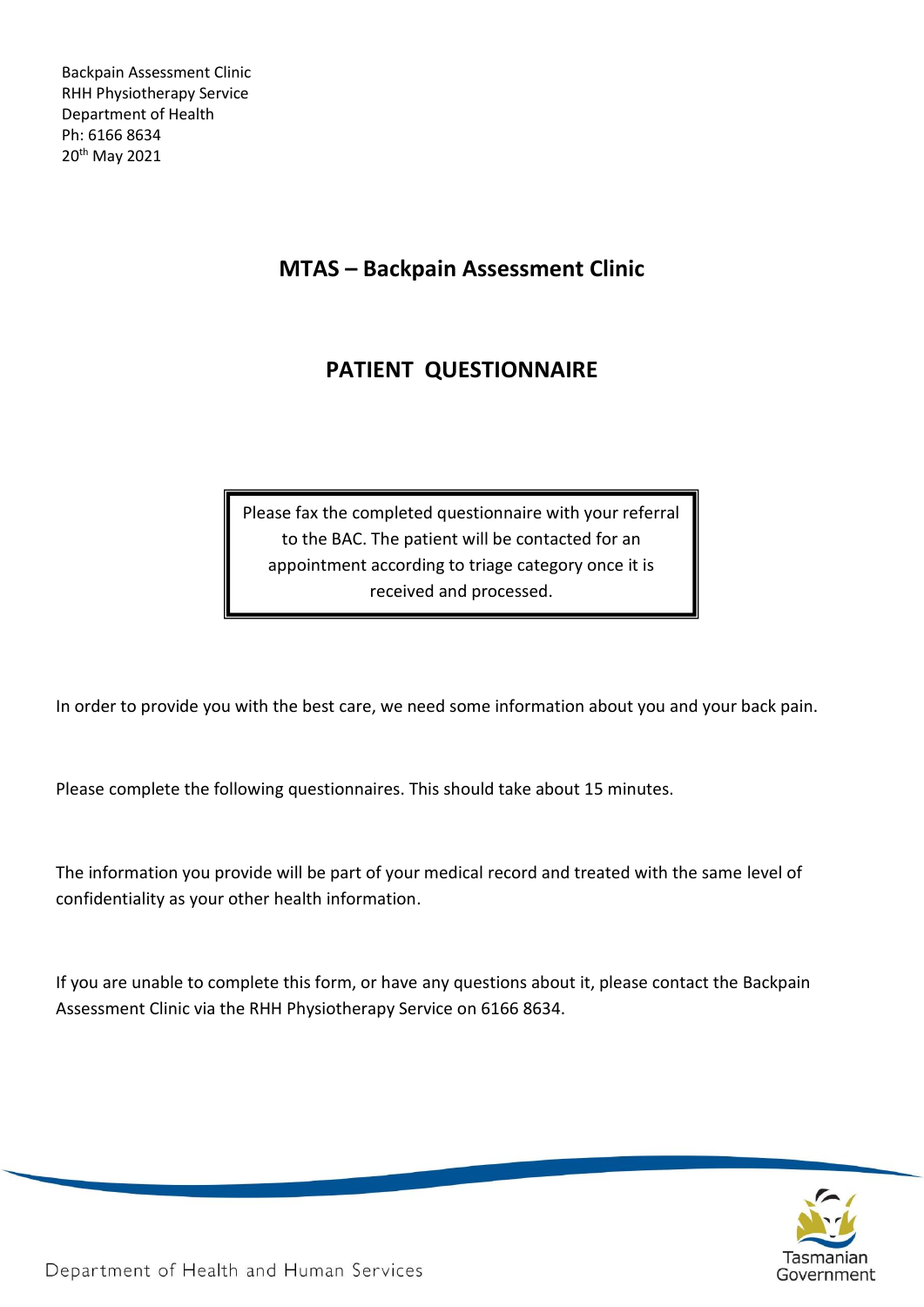| Q 1.             | Were you born in Australia?               |                                                                        |  |  |  |  |  |
|------------------|-------------------------------------------|------------------------------------------------------------------------|--|--|--|--|--|
|                  | $\Box$                                    | Yes                                                                    |  |  |  |  |  |
|                  | $\Box$                                    | No                                                                     |  |  |  |  |  |
|                  |                                           |                                                                        |  |  |  |  |  |
| Q <sub>2</sub> . |                                           | Do you need an interpreter to help you in health appointments?         |  |  |  |  |  |
|                  | $\Box$                                    | No                                                                     |  |  |  |  |  |
|                  | $\Box$                                    | Yes                                                                    |  |  |  |  |  |
| Q 2.             |                                           | Do you identify as Aboriginal and / or Torres Strait Islander?         |  |  |  |  |  |
|                  | $\Box$<br>No                              |                                                                        |  |  |  |  |  |
|                  | $\Box$                                    |                                                                        |  |  |  |  |  |
|                  |                                           | Yes, Aboriginal                                                        |  |  |  |  |  |
|                  | $\Box$                                    | Yes, Torres Strait Islander                                            |  |  |  |  |  |
| Q 3.             | What is your employment status right now? |                                                                        |  |  |  |  |  |
|                  | $\Box$                                    | Employed (full-time)                                                   |  |  |  |  |  |
|                  | $\Box$                                    | Employed (part-time)                                                   |  |  |  |  |  |
|                  | $\Box$                                    | Unemployed - seeking work                                              |  |  |  |  |  |
|                  | $\Box$                                    | Unemployed - not seeking work (eg Disability pension)                  |  |  |  |  |  |
|                  | □                                         | Retired                                                                |  |  |  |  |  |
|                  | $\Box$                                    | Student                                                                |  |  |  |  |  |
|                  | $\Box$                                    |                                                                        |  |  |  |  |  |
|                  |                                           |                                                                        |  |  |  |  |  |
| Q 4.             |                                           | Does your back condition affect your employment status?                |  |  |  |  |  |
|                  | $\Box$                                    | No                                                                     |  |  |  |  |  |
|                  | $\Box$                                    | Yes - I want to work but am unable to do any work because of my back   |  |  |  |  |  |
|                  | $\Box$                                    | Yes - I want to work more hours but am unable because of my back       |  |  |  |  |  |
|                  | $\Box$                                    | Yes - I am in a different job to what I normally do because of my back |  |  |  |  |  |